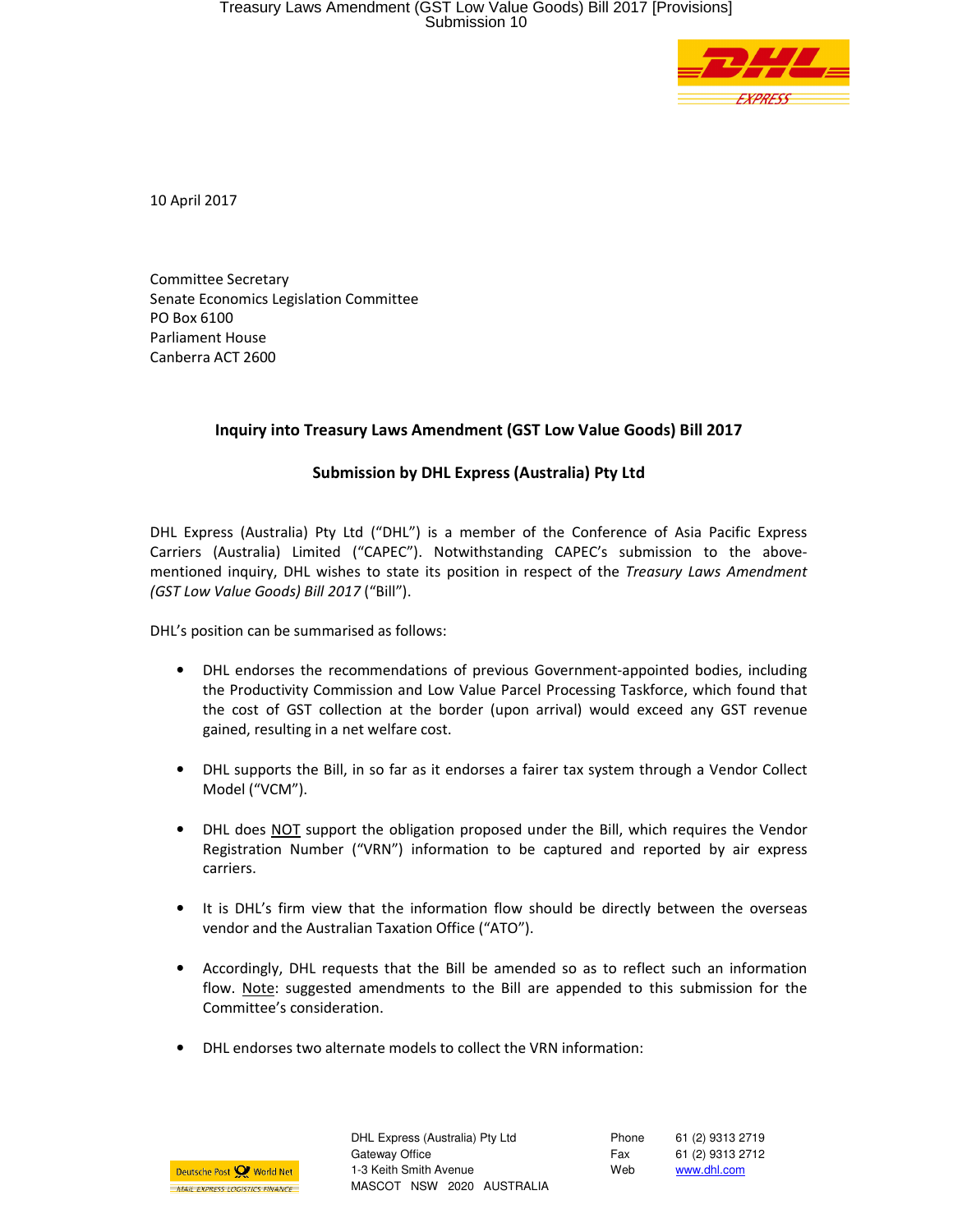

- (1) Vendor Self-Collection and Audit Upon registration, the overseas vendor agrees to provide periodic reporting to the ATO on what it ships to Australia and what GST it collects; and/or
- (2) Use of Existing Data The existing process for reporting low value shipments in the Integrated Cargo System, i.e. via an Air Cargo Report, which provides a range of data to assist the ATO undertake its compliance monitoring. This data includes:
	- Full name and street address of the overseas vendor
	- Full name and street address of the consignee/importer
	- Pieces
	- Weight
	- Currency
	- Country of Origin
	- Commodity
	- Declared Value (AUD)
- DHL understands that Australia Post will be exempt from reporting the VRN. This represents an extremely important aspect of the Bill, namely:
	- o Australia Post is on record as stating that it is a direct competitor to companies such as DHL
	- $\circ$  The exemption creates an advantage for Australia Post which is may be seen as being anti-competitive in nature
	- $\circ$  It is not unreasonable to suggest that the exemption will encourage more consignments to be imported via the postal stream, which is a less data rich pathway in terms of pre-arrival risk assessment by Australia's Border Agencies

DHL therefore supports the VCM in principle, however is strongly opposed to the imposition of having to collect and report additional VRN data on consignments of Low Value Goods due to the fact that sufficient data is already provided to the Border Agencies. Moreover, the exemption of Australia Post from the VRN reporting requirements creates an uneven playing field that is anticompetitive in nature.

DHL would ask the Senate Economics Legislation Committee to carefully consider this submission, along with the CAPEC submission, which contains additional information regarding the Bill.

Yours Sincerely,



Ben Somerville Customs & Regulatory Affairs Manager, Oceania